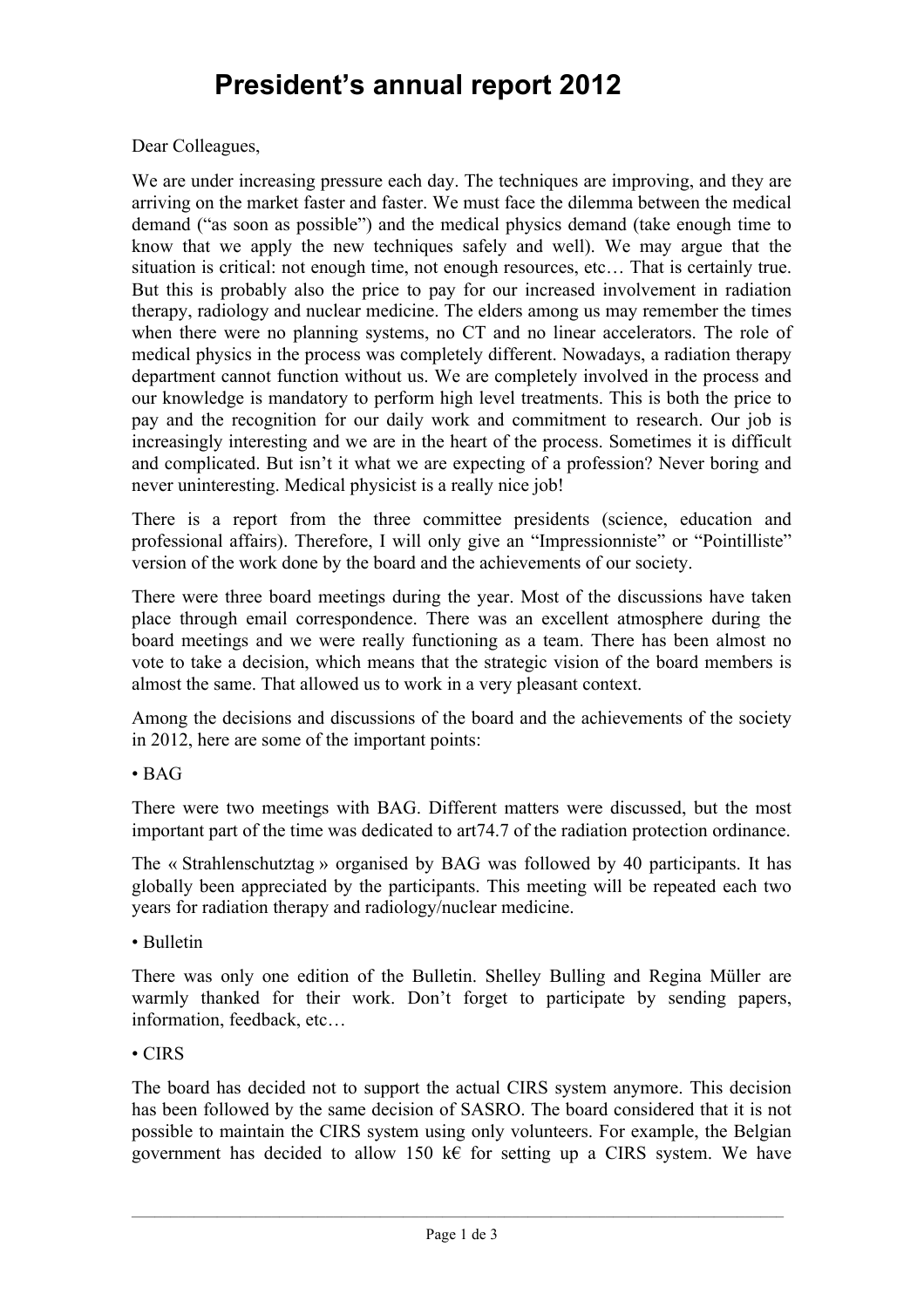informed BAG of our decision, and indicated that we would probably support a new strategy coming from BAG.

• EFOMP

The role of our two representatives (Stefano Gianolini and Gerd Lutters) has been clarified. The functionning of EFOMP has also been clarified to the board by our representatives. The board has decided that Gerd Lutters would follow the education track and that he would be elected in the education committee of SSRPM.

• Website

A new harmonised website is in progress. There will be a fusion between the former SPAMP and SSRMP website. The new website is expected for the first half of 2013.

• Professional committee (Frédéric Corminboeuf)

The implementation of art74.7 of the radiation protection ordinance is on track after a long consultation process. Two two-day courses have been held, organised by Francis Verdun and Frédéric Corminboeuf (thank you!) about the practical implementation of the article in radiology and nuclear medicine. A representative of BAG followed these courses, because we asked BAG to consider them as the third week of radiation protection education that medical physicists have to follow.

The results of the salary survey have been issued.

• Education committee (Hans Roser)

Sixteen candidates have successfully passed the examination of SSRMP certification in medical physics. A warm welcome to these new colleagues!

The rules of the SSRMP certification are in complete revision. This is the first time since the start of the certification that such a big revision has been done. It has been rendered mandatory mainly because of the new academic environment set by the Bologna process. For example, the question of what is equivalent to a bachelor in physics became very complicated to answer. Many other topics have been pointed out by the education committee that justified a major revision of our rules. It is expected that the new rules will be voted by the general assembly in 2013.

• Science committee (Peter Manser)

There has been one applied medical physics (AMP, former "Valley group") meeting this year. The subject was peripheral doses and the usual other topics.

The science committee supervised the organisation of the annual meeting. Many thanks to the organising and scientific committee, and particularly to Daniel Vetterli and Pascal Favre-Bulle, for the organisation of the Biel/Bienne annual meeting. It was a real success and the level of the communication was considered by all as excellent. In particular, I would like to mention the new "Mini Symposium" (to honor the memory of Roberto Mini) where young colleagues presented their on-going work, was a success. When hearing the quality of the contents of their talks, there is no doubt that the future of our profession is assured.

Two working groups were active this year: one working on a revision of our recommendation Nr 11 and the "Stereotaxy group".

The Varian prize has been awarded to Andreas Joosten for his work in peripheral dose and related secondary cancer risk.